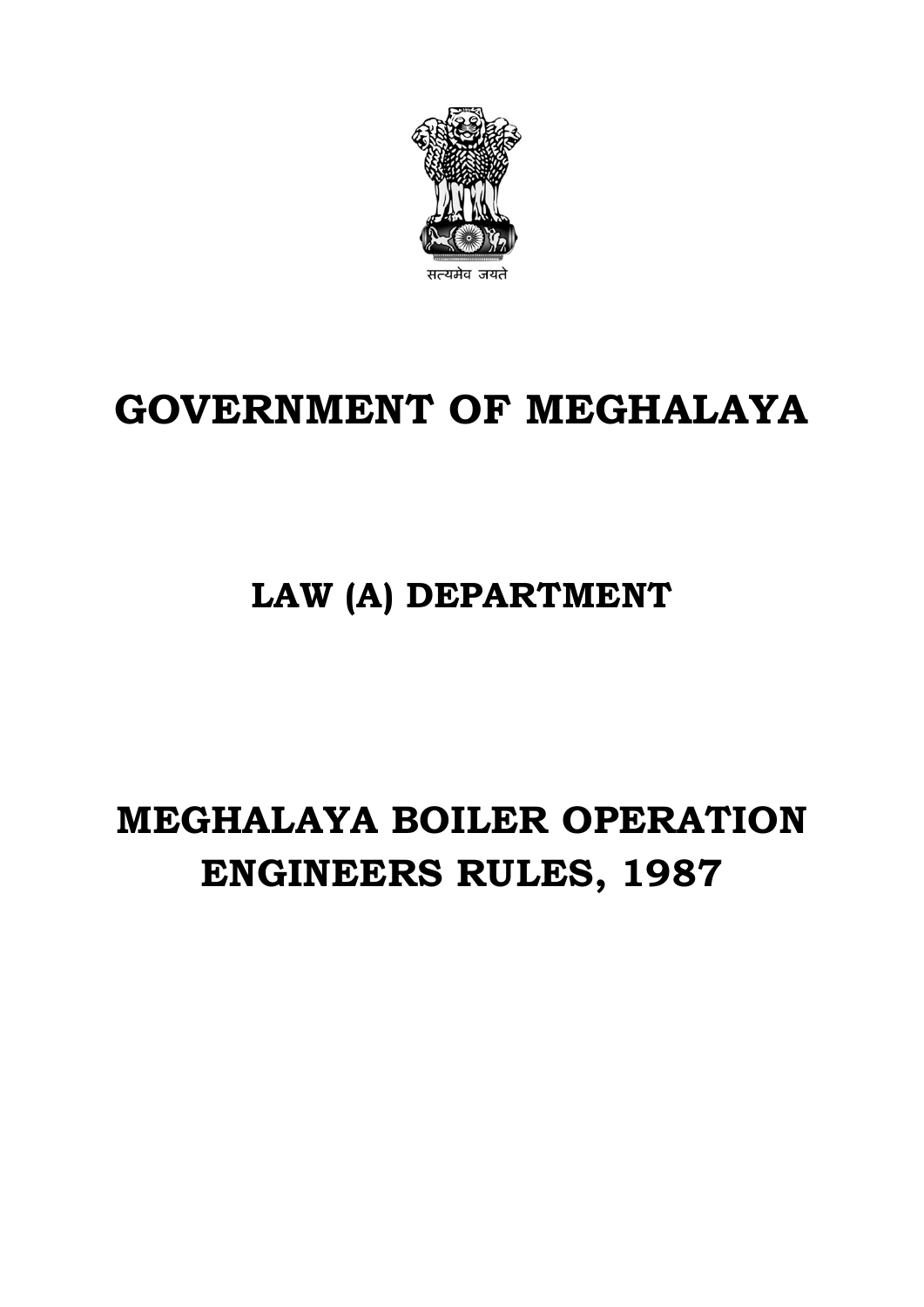# **MEGHALAYA BOILER OPERATION ENGINEERS RULES, 1987**

No. LABOUR-78/86/17.- In exercise of the powers conferred by sub-clause (d) of Section 29 of the Indian Boilers Act, 1923 (Act No. V of 1923), the Government or Meghalaya is pleased to publish the following Rules for information of all persons likely to be affected thereby and notice is hereby given that the said rules will be taken into consideration after the expiry of 30 days from the date of their publication in the Official Gazette.

Objection or suggestion with respect to these rules may be sent if any, by any person before the expiry of the above period for consideration of the Governor.

#### CHAPTER I

#### **PRELIMINARY**

**1. Short title and commencement.-** (1) There rules may be called the Meghalaya Boiler Operation Engineers Rules, 1987.

(2) They shall come into force at once.

**2. Definition.-** In these rules unless there is anything repugnant in the Subject –

- *(a)* **"**Act**"** means the Indian Boilers Act, 1923 (V of 1923).
- *(b)* **"***Boiler Attendant***"** means a boiler attendant qualified under the Meghalaya Boiler Attendants Rules, 1987.
- *(c)* Every reference in these rules to a boiler shall be deemed to include also a reference to an economizer respectively.

### CHAPTER II **GENERAL**

**3. Boiler to be incharge of person holding a Boiler Operation Engineers' Certificate**.- The owner of a boiler connected in a battery , or of so many separate individual boilers situated within a radius of 75 feet having a total heating surface exceeding 7,500 square feet, in any of the cases, shall not use the same or permit the same to be used unless the boiler is placed under the direct charge of a competent person as defined in Rule 4, in addition to number of Boiler Attendants as may be prescribed by the Chief Inspector of Boilers.

Provided, that noting in these rules shall debar a person holding certificate of proficiency granted under other State Boiler Rules from remaining in attendance and incharge of a boiler to the extent of his qualifications indicated in such certificate.

**4. Competent person shall possess certificate and extent of qualification.-** No person who does not possess a certificate of proficiency as a Boiler Operation Engineer under these rules shall be deemed fit and proper, to hold charge of a boiler exceeding the limits laid down in Rule 3.

**5. Production of certificate.-** The holder of certificate under these rules shall , at all reasonable times, during the period any boiler is under his charge; be bound to produce such certificate when called upon to do so by any of the persons empowered under Section 15.

**6. Owner to furnish Chief Inspector of Boilers with particulars of certificates.-** (1) The owner of a boiler who engages any person to be in-charge thereof, shall within seven days of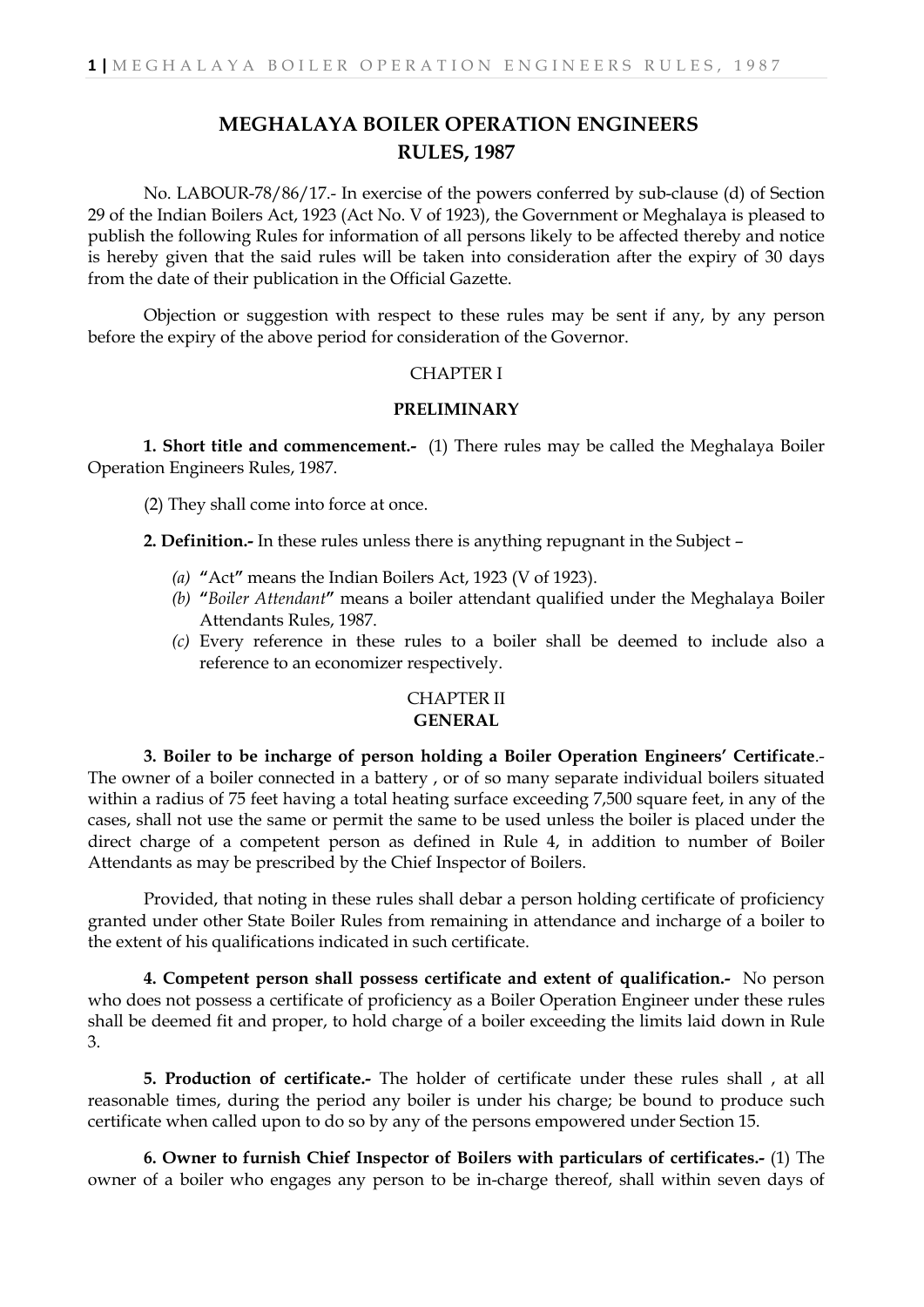such engagement, furnish the Chief Inspector with full particulars of such person including the serial number, date and place of issue of his certificate.

(2) The owner of a boiler who engages any person to hold charge of such boiler, may in the event of such person leaving his employment, or in the event of the death of such person, report the face within seven days to the Chief Inspector.

**7. Limits of daily period of attendance, relief and sphere of action.-** (1) A person incharge of a boiler shall be deemed to be in-charge of the same when he is within 150 feet of such a boiler.

(2) An Operation Engineer of a boiler for which a certificate of proficiency is required may be relieved of charge by a person holding a first class certificate of competency as an attendant in any one day for not more than two periods, the total of which does not exceed two hours.

(3) The holder of a first class certificate of competency as an attendant may, also with the consent in writing of the Chief Inspector, relieve a person holding a certificate of proficiency as an Operation Engineer for a period which may extend to ten consecutive days which, in special circumstances, the Chief Inspector may extend to any length of time not exceeding thirty days at a time.

**8. When-boiler deemed to be in use.-** (1) A boiler shall be deemed to be in use, for the purpose of these rules, when, there is fire in the furnace, fire-box or fire-place for the purpose of heating the water in the boiler or under banked fire condition. A boiler shall be deemed to be not in use, only when the fire is removed and all steam and water connections are closed.

(2) A economizer shall be deemed to be in use , for the purpose of these rules, when there is a flow of flue gases past the economizer and an appreciable heat transfer between the water and the heating gases.

#### CHAPTER III **BOARD OF EXAMINERS**

**9. Constitution of the Board of Examiners.-** A Board of Examiners shall be constituted consisting of the Chief Inspector and Inspector nominated by the Chief Inspector and not less than two other members having the theoretical and practical knowledge of prime-movers and modern boiler practice to be appointed by the State Government from time to time.

(2) The Chief Inspector shall be the *ex-officio* Chairman and the Inspector nominated by the Chief Inspector, shall be the Secretary of the Board of Examiners.

**10. Term of Office of the Members.-** The term of office of each of the members other than the *ex-officio* members of the Board of Examiners shall be three years. If a member leaves the State of Meghalaya permanently or absents himself from three consecutive meeting of the Board, he shall be deemed to have vacated his seat on the Board, and another person may be appointed in his place for the unexpired portion of his term.

**11. Function of the Board.-** The Board of Examines shall –

(1) conduct examinations of candidate for the grant of certificates of proficiency as a Boiler Operation Engineer.

(2) have powers to appoint any person as an external paper, setter and examiner at any examination;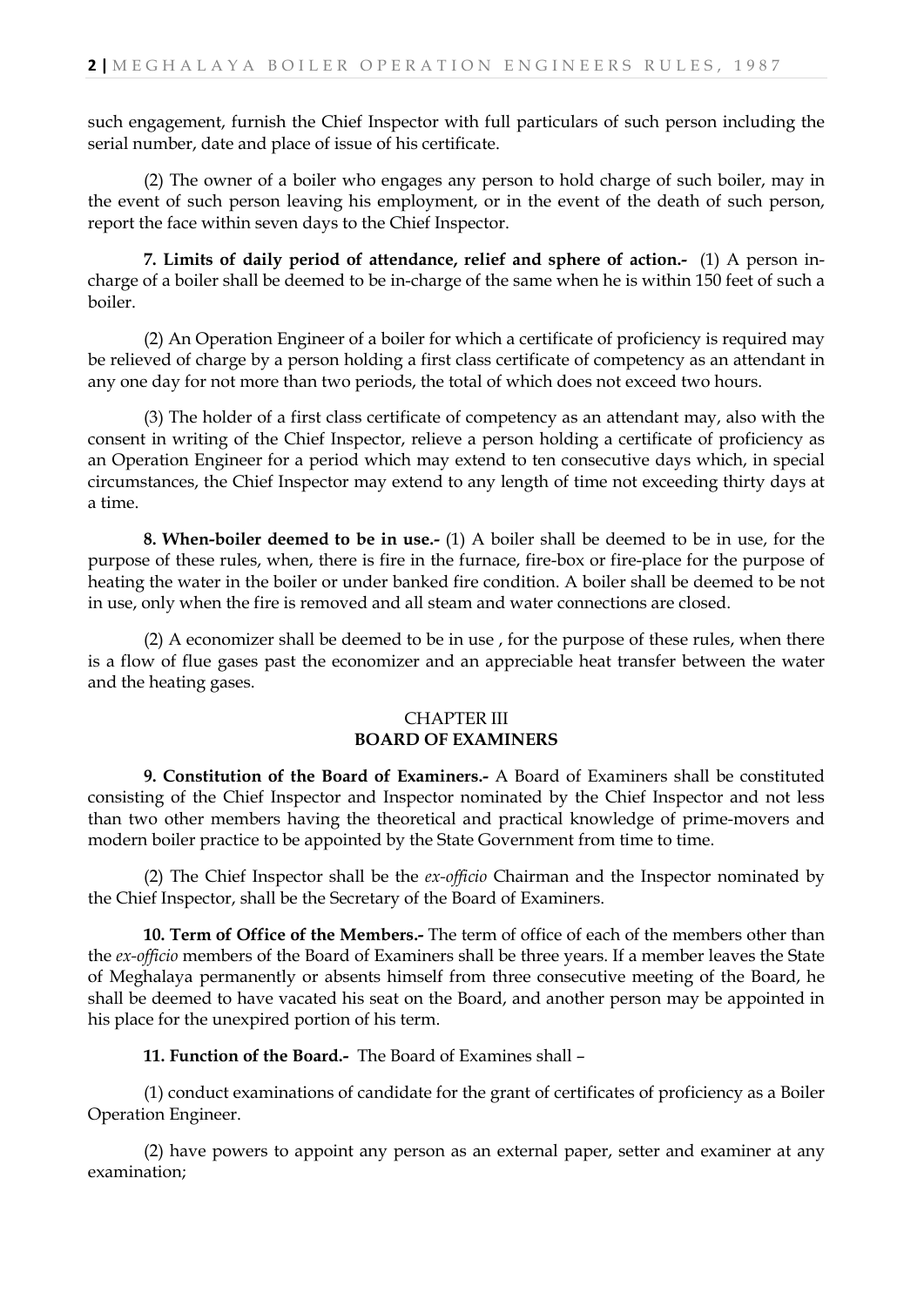(3) grant certificate of proficiency as a Boiler Operation Engineer;

(4) consider the reports of enquiries into allegations of drunkenness negligence of duty, misconduct on the part of Boiler Operation Engineers holding certificate of proficiency granted under these rules and take such other action as they may be necessary.

**12. Meeting of the Board.-** the Board of Examiners shall meet as often as may in the opinion of the Chairman, be necessary for transacting business which cannot be disposed of by circulation of papers.

Atleast thirty clear days' notice of the date of examination shall be sent to each member.

**13. Quorum.-** The Chairman or the Secretary and two members of the Board examiners shall form a quorum.

**14. Chairman of the Board.-** The Chairman shall preside over all meetings of the Board of examiners and in his absence, member chosen by the members present at the meeting, shall preside over the meeting.

**15. Secretary of the Board.-** The Secretary of the Board of Examiners shall maintain a register of Boiler Operation Engineers holding certificate of proficiency and shall perform such other functions as are specified in these Rules, or as the Chairman of the Board of Examiners may direct.

**16. Board's endorsement on application.-** The Board of Examiners shall endorse on the printed application form of each candidate the result of his examination for a certificate of proficiency as a Boiler Operation Engineer. The endorsed application shall be returned to the Secretary of the Board.

**17. Board's power to refuse issue of certificate.-** The Board of Examiners may direct any candidate, who in the opinion of the majority of the members, appears too old or physically unfit through deformity constitutional weakness, defective eye-sight, deafness or loss of a limb to produce a certificate of fitness from a Registered Medical practitioner. If, however, the candidate fails to do so, the Board shall have power to refuse the issue of a certificate of proficiency as a Boiler Operation Engineer.

**18. Examiner's Fees.-** Each member of the Board of Examiners shall be entitled to receive fees for examining candidates under these rules these rules and the rate of fees shall be determined by the State Government.

### CHAPTER IV **EXAMINATION**

**19.** Examination for the grant of certificate of proficiency as a Boiler Operation Engineer shall be held by the Board of Examiners at such place and on such dates as may be notified by the Secretary of the Board from time to time in the official gazette.

**20. Class of Certificate.-** The certificate of proficiency as a Boiler Operation Engineer shall be of one class.

**21. Postponement of Examination.-** When a date fixed for the examination is declared a gazetted holiday or when for any unforeseen reason an examination cannot be held on the date fixed, the Chairman may fix another date for holding the examination and the same shall be duly notified to the candidates for examination.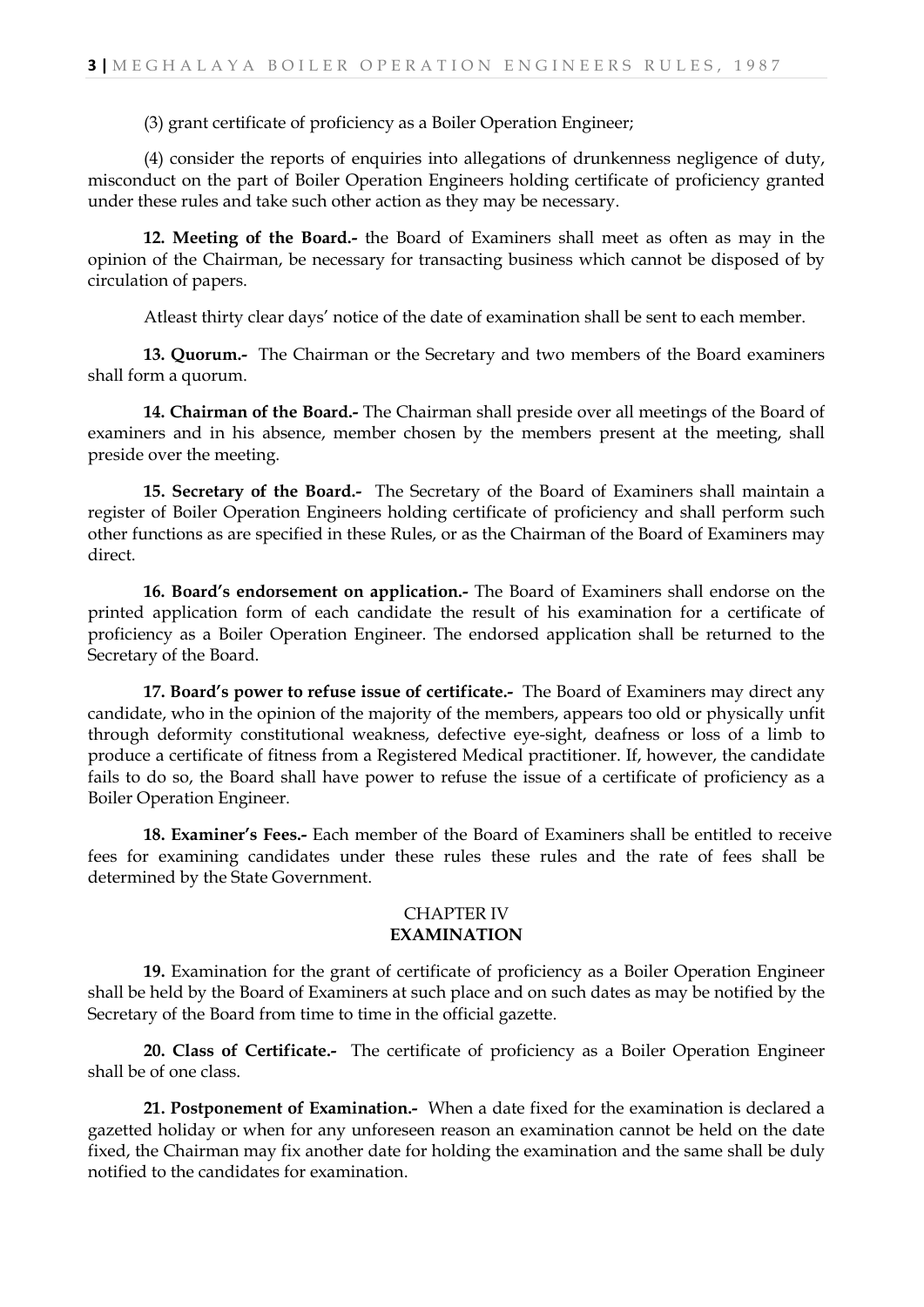#### CHAPTER IV

#### **EXAMINATION**

**22. Capabilities of holders of Certificate.-** The certificate of proficiency as a Boiler Operation Engineer shall qualify the holder thereof to be incharge of a boiler of any type and size provided that the boiler is situated in such a way that the distance of one from another is not more than 150 feet.

The holder of a certificate of proficiency as a Boiler Operation Engineer shall, all intents and purposes, be deemed to have fulfilled the requirements of Rule 4 of the Boiler Attendants Rules.

**23. Endorsement on a Certificate.-** A person holding a certificate of proficiency as a Boiler Operation Engineer granted by a the Board of Examiner under the corresponding rules in any other State, shall on application, have the certificate endorsed for validity in the State of Meghalaya. Such endorsement shall be made by the Chairman of the Board of Examiners constituted under these Rules.

**24. Fees.-** (1) A candidate for examination for certificate of proficiency as a Boiler Operator Engineer shall pay a fees of Rs. 40 which shall not, accept as otherwise provided in this rules, be refundable.

- *(a)* A fee of Rs. 15 shall be paid for the issue of a duplicate certificate.
- *(b)* A fee of Rs. 10 shall be paid for endorsement on certificate under Rule 23.

(2) All fees payable under these rules shall be paid in such manner as the State Government may direct.

**25. Refund of fees.-** Candidates once admitted to an examination under these rules shall not be entitled to any refund of fees. When a candidate is unavoidably absent from the examination on the date fixed, the Chairman of the Board of Examinees, may allow him to appear without payment of second fees at the next examination.

**26. Fees of candidates found ineligible.-** A candidate, who has paid the examination fee but is found ineligible of an examination, may apply within one year from the date of payment, for a refund of the fee or he may be allowed to appear without payment of the second fee at any subsequent examination, held within one year from the date of payment the fee; provided that he has become eligible to sit for such subsequent examination.

#### CHAPTER VI

#### **APPLICATION FOR EXAMINATION**

**27. Form of application.-** Every application for examination shall be as in Form 'A' appended to this rule. The application shall fill in such parts of the Form, and shall sign it in the presence of a Gazetted Officer or an Honorary Magistrate who shall attest his signature. The application so filled in shall be forwarded to the Secretary of the Board of Examiners, atleast one month before the date fixed for the examination and shall be accompanied by:-

- (1) Originals and one attested copy each of all testimonials in respect of practical experience and theoretical qualifications of the candidates.
- (2) A testimonial of good character from his employer, with a certificate of age.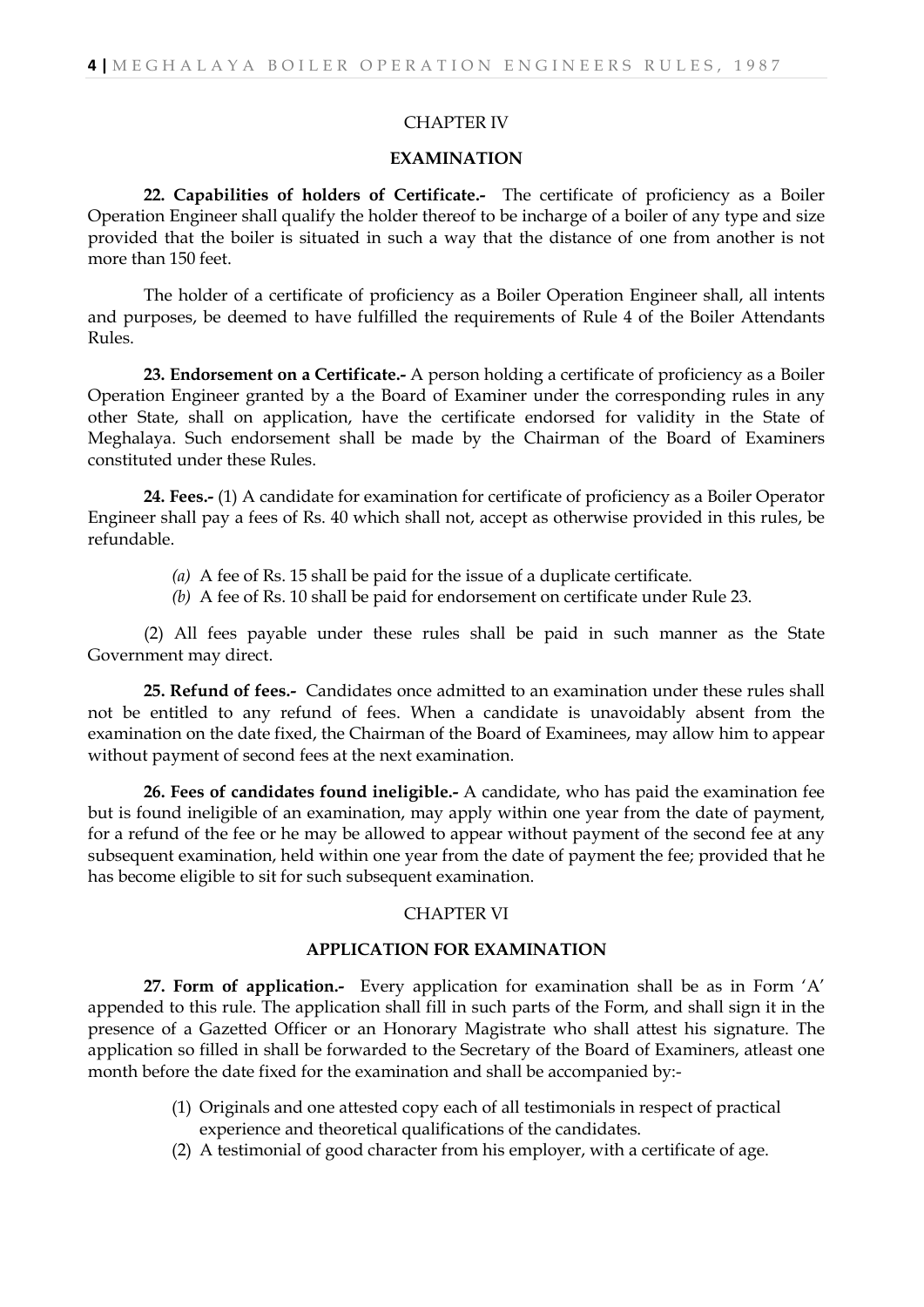- (3) A Treasury Challan or such other evidence as the State Government may specify in this behalf in support of payment of the fee specified in these rules for the examination at which the application wish to appear.
- (4) Any certificate granted to the applicant under these rules or a certificate granted by a competent authority referred to in Rules 20 and 23.
- (5) Two copies of recent bust photographs (size  $2'' \times 2^{1/2''}$ ) one of which shall bear the signature of the thumb impression of the applicant on the back, duly attested by a Gazetted Officer or employer.

**28. Candidate to produce satisfactory testimonials.-** No candidate shall be admitted to an examination who cannot produce satisfactory testimonials certifying his experience, ability, sobriety and general good conduct for the whole period of his qualifying service. Any break in the period of qualifying service shall be accounted for.

**29. Essential statements.-** A testimonial shall clearly state the capacity in which the candidate was employed, whether as an Apprentice Engineer Supervisor, Assistant Engineer, or Engineer and the periods of such employment stating the dates between which the candidate was so employed.

**30. Signature and counter signature.-** A testimonial shall be signed by a responsible person with whom the candidate was employed and be countersigned by the Owner, Agent, Manager or Secretary of the mill, factory or workshop or by such other persons as the State Government may prescribe in this behalf.

Candidates who have undergone a course of training at an Engineering College or Technical Institution must produce either the diploma of the Institution or a certificate from the principal or Superintendent of the Institution giving the period devoted in completing the course.

A testimonial in respect of service on a steamship may be signed by the Chief Engineer and countersigned by the master of the vessel or may be in the form of a Seaman's discharge certificate issued by a Shipping Master.

A testimonial of service rendered on railway boilers, or boilers belonging to a Government Department or local bodies, shall be signed by a responsible officer under whom the candidate has directly served and countersigned by the head of the Department concerned.

**31. Doubtful testimonials. -** If the Secretary of the Board of Examiners has reason to doubt the truth to any statement made in any application or testimonials, he may make such enquiries as he thinks fit to verify the same.

**32. False testimonials.-** If on inquiry, the Secretary is satisfied that any testimonial submitted by a candidate is false in any material particular, he shall submit his findings to the Chairman of the Board of Examiners who may, by a written order, debar such candidate from being admitted to any subsequent examination held under these rules. If, on the strength of any such testimonial, a candidate has already been admitted to an examination, he shall be deemed to have failed in such examination and any certificate granted to him as a result of recalled and be cancelled by a notification in the Official Gazette provided that before any certificate is cancelled under this rule, the holder thereof shall be given a reasonable opportunity of being heard in the matter.

**33. Filling of copies and return of the original testimonials.-** Application and copies of testimonials submitted by candidates shall be filed in the office of the Chairman of the Board of Examiners. Original testimonials shall be returned to the candidates as soon as possible.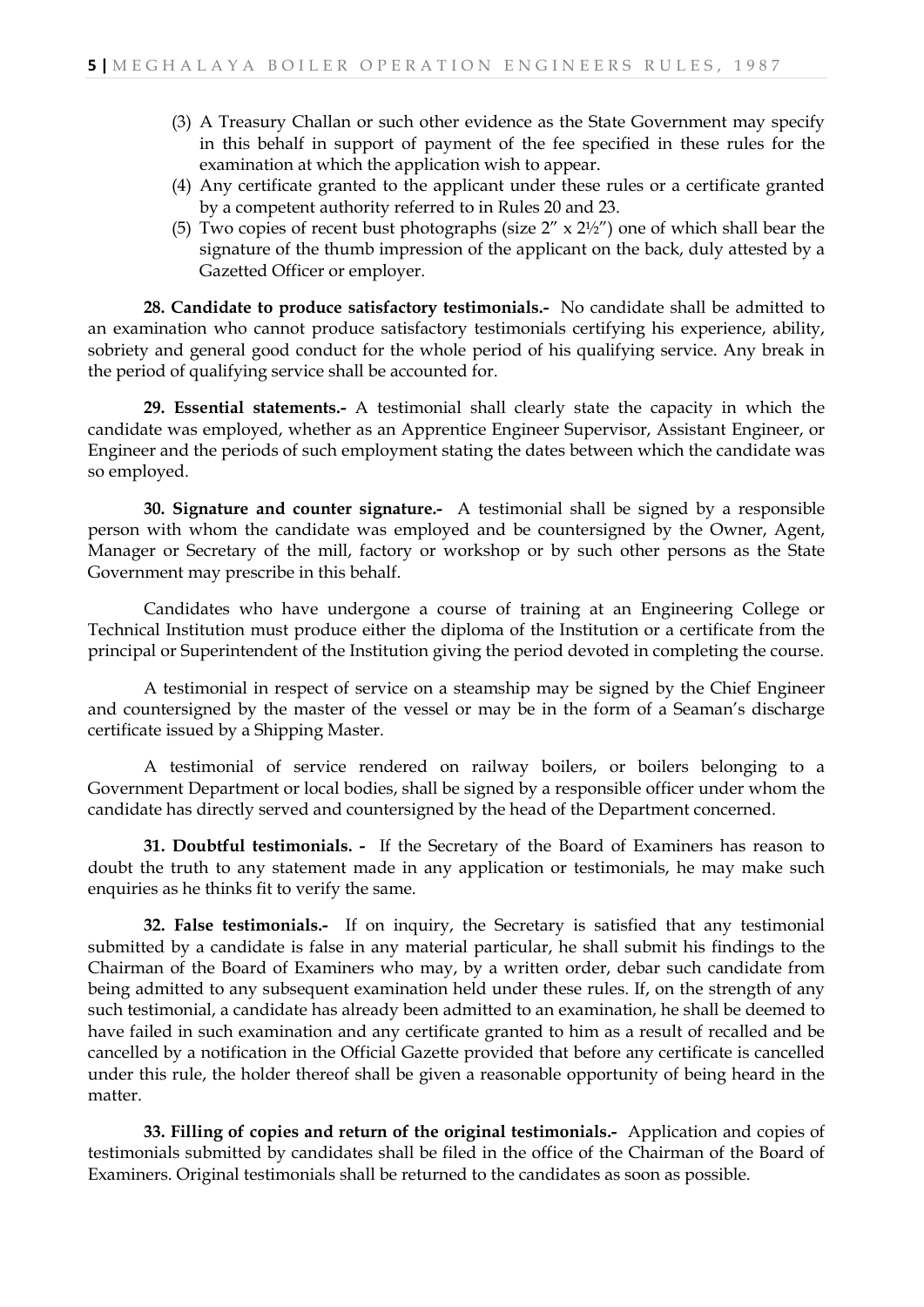# CHAPTER VII **AGE AND TRAINING**

34. **Qualification required:-** A candidate for certificate of proficiency as a Boiler Operation Engineer shall not be less than 23 years of age and shall not be admitted to the examination unless be proves to the satisfaction of the Chairman of the Board of Examiners that he has successfully completed :-

> (1) a full time apprentice engineer's course in a recognised workshop engaged in making or repairing of boilers and accessories.

#### or

a degree or diploma in mechanical or electrical engineering recognised by the Institution of Engineer's (India).

#### and

a degree or diploma in mechanical or electrical engineering recognised by the Institution of Engineer's (India).

(2) served not less than 2 years as Engineer or Assistant Engineer in the running and maintenance of a battery of boilers not less than two in number and each of not less than 1,000 square feet heating surface.

**35. Service not in strict conformity with rules.-** Notwithstanding anything to the contrary contained in Rule 34, the Chairman of the Board of Examiners may, in his discretion allow any candidate to appear for the examination or grant exemption from any portion of the examination as prescribed in these rules.

### CHAPTER VIII

#### **EXAMINATION SUBJECTS**

**36. Syllabus for examination.-** A candidate in order to be qualified for a certificate of proficiency under these rule shall, *inter alia* satisfy the examiners that he –

- (1) can calculate loads, areas, volume, quantities and weights;
- (2) can give a description of the principal types of steam boilers used on land and to state the purposes and reasons for which different types of boilers are employed; and from the data and formulas supplied, calculate the safe working pressure for any part of a boiler in accordance with the Indian Boiler Regulations;
- (3) can calculate the direct stress, the forsional stress and the bending stress in round bard and shafts and bending stress in rectangular bars and levers with given load;
- (4) understands the working and management of steam boilers, super heaters and economisers;
- (5) understands the use and purpose of various valves, cocks mountings, fittings, and other safety devices;
- (6) can give a description of and explain the functions of feed pumps, feed injectors, feed regulators, feed water filters and softeners, feed heaters, air heaters, calorifiers, steam accumulators, forced drought, induced drought and automatic draught and automatic draught control of devices;
- (7) can answer questions on facts relating to combustion, heat and steam and calculatic consumption of coal and water and the quantity of steam that may be generated from a given grate area or heating surface under the various systems of draught, in any land, boiler or boilers and also calculate the overall efficiency of a boiler plate;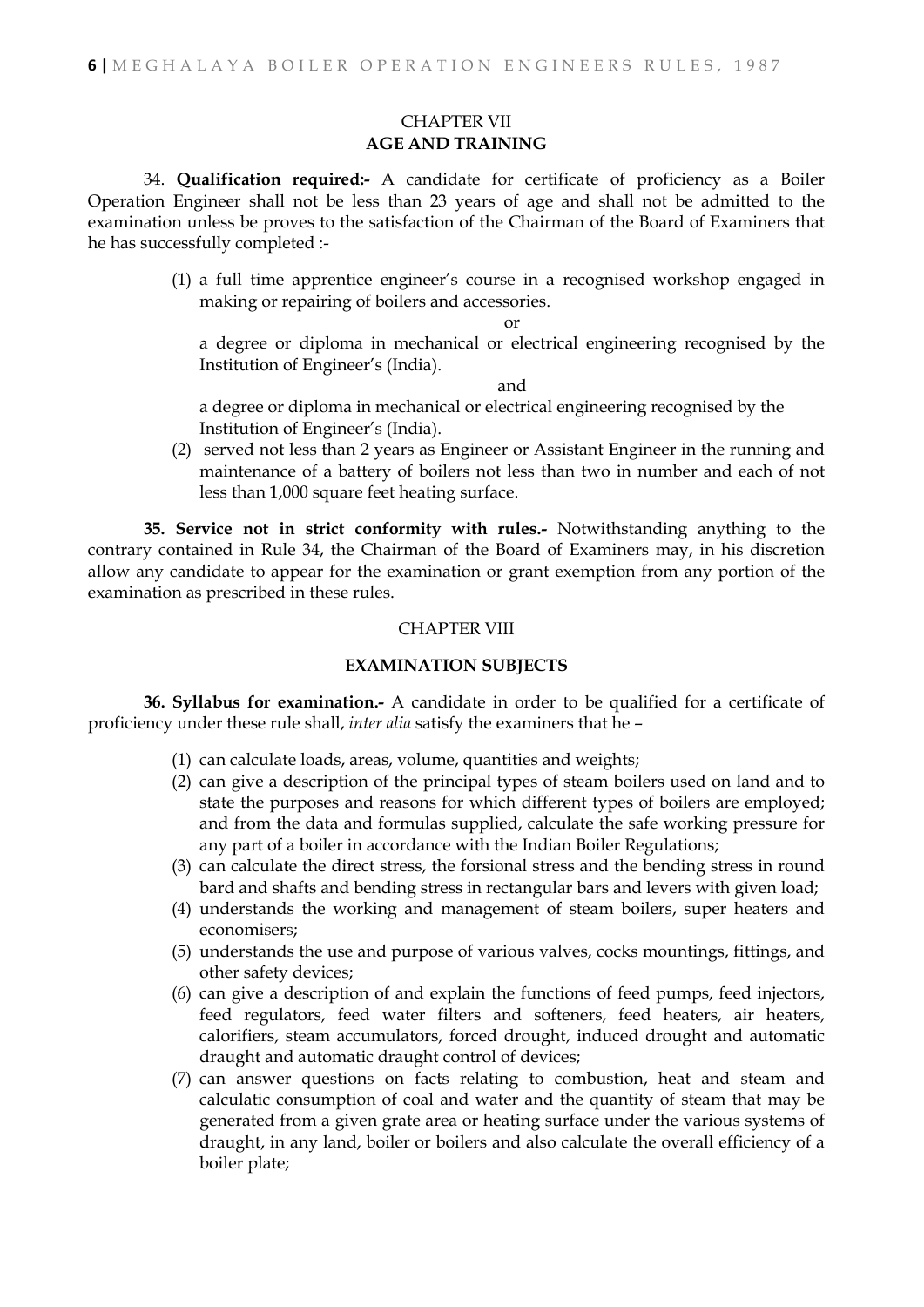- (8) can explain jet and surface condensation, reheating and the working of steam expansively;
- (9) can explain the general methods employed in laying foundation for boilers and chimneys and the suitable area and height of Chimneys to promote efficiency combustion;
- (10) can explain the significance of principal appliances in use for the prevention of smoke and the principle on which they work and give description of the principal mechanical stockers, pulverisers, gas oil and pulverised fuel systems in use;
- (11) understands the need for periodical cleaning the methods used for prevention of scale or other deposits on hearing surfaces and the necessary for maintaining, a certain PH value in feed water;
- (12) can detect defects in boilers and state the means and methods of rectifying them;
- (13) understands the precautions to be taken for starting a boiler or boilers and economiser from cold or from banked fire condition;
- (14) understands the procedure to be adopted in putting an economiser out of commission while the boiler is on steam;
- (15) can read and prepare working sketch and drawing of boilers and boilers mountings or parts thereof and;
- (16) can explain the methods adopted for the achievement of fuel economy and the use of various instruments used in a Boiler House.

#### CHAPTER IX

### **MODE OF EXAMINATION**

**37. Nature of Examination.-** Examination for certificate of proficiency as a Boiler Operation Engineer shall be of such a nature a to test the practical ability and technical knowledge of the candidate to be in-charge of steam generating plants of all types and pressures in land use.

**38. Subjects for Examination.-** Examination shall be conducted in the following manner:-

- (1) a written examination comprising of one paper on mathematics, one paper on applied mechanics and one paper on boilers and heat engines set, with reference to the syllabus prescribed in Rule 36.
- (2) a drawing examination to make within a prescribed time, a drawing and/or a sketch of a boilers or part thereof with reference to clause (15) of rule 36, and
- (3) an oral examination to answer question pertaining to Boiler practice and if required by the examiner, to demonstrate in the examination room or in a workshop his ability to carry out the practical aspects of his duties in a workmanlike manner.

**39. Assessment of work.-** A candidate shall secure at least 45 percent of the marks in each written paper as well as in the oral and drawing examinations; but the aggregate should not be less than 55 percent of the total marks in order that he can be awarded a certificate of proficiency under these rules.

**40. Grant of certificate of proficiency.-** If a certificate passes the examination, his result will be notified in the official Gazette and he shall be granted a certificate as soon as practicable after such publication.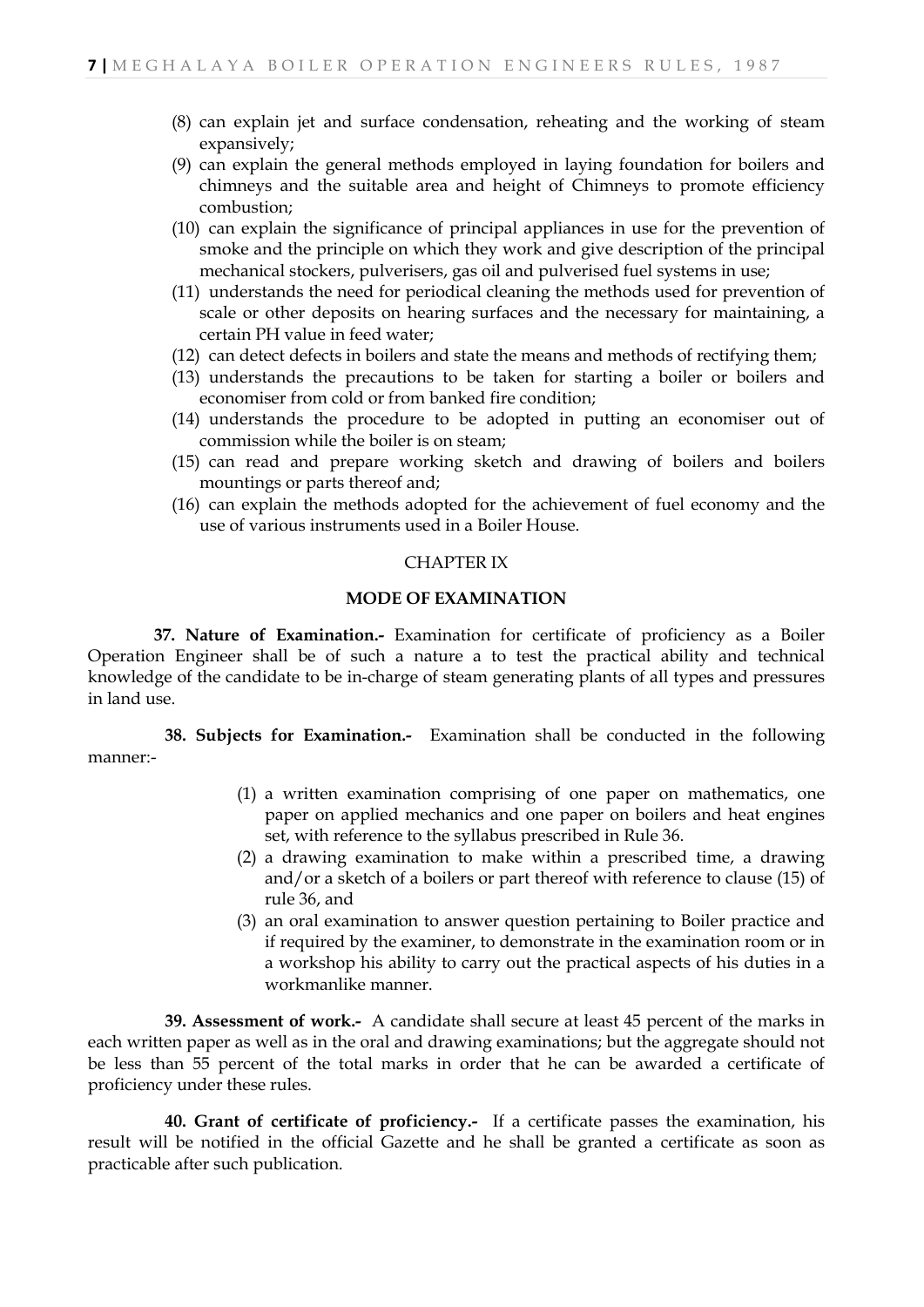**41. Form of Certificate.-** A certificate of proficiency as a Boiler Operation Engineer shall be in form 'B' appended to these rules.

**42. Application for endorsement on a certificate.-** An application for endorsement in the certificate for validity in the State other than the State of issue, shall be made in of the appendix to these rules.

**43. Record of duplicate certificate.-** Duplicate of all certificate granted under these rules shall be recorded in the Office of the Chairman.

**44. Identification requirements.-** Every certificate granted under these rules shall bear a bust photograph of the holder thereof previously submitted along with his application under Rule 27 and his signature and or thumb impression and such other particulars as may be required of the purpose of identification.

**45. Grant of duplicate certificate.-** Whenever the holder of a certificate proves to the satisfaction of the Chairman of the Board of Examiners that certificate granted to him under these rules has been lost, stolen or destroyed or mutilated without any fault on his part, he shall be granted a duplicate certificate to which, by the record so kept as aforesaid, he appears to be entitled, which shall have for all purposes the same validity as the original certificate.

If an enquiry, the secretary of the Board of Examiners, is satisfied that any statement made by the applicant for the issue of duplicate certificate is false, he shall report the case to the said Board at its next meeting and the Board may, at its discretion cancel the certificate or permit the grant as aforesaid of a duplicate certificate either immediately or after such period not exceeding twelve months as the Board may think fit having regard to the circumstances of each case.

**46. Application for duplicate certificate.-** Application for a duplicate certificate shall be lodged with the Chairman of the Board of Examiners, with a declaration before a Gazetted Officer or a Magistrate stating that the certificate granted under these rules has been lost without fault on the part of the applicant.

**47. Invalidity of original certificate.-** On the issue of a duplicate certificate, the original certificate shall cease to be valid, and shall, if in the possession or power of the holder thereof, be returned to the office of the Chairman for cancellation.

**48. Enquiry regarding certificate holders.-** If a District Magistrate or the Chief Inspector of Boilers has reason to believe from any cause whatsoever, that an inquiry should be made into an allegation of incompetence, drunkenness, misconduct, or negligence of duty on the part of a Boiler Operation Engineer holding certificate of proficiency under these rules, they shall either themselves make such enquiry or cause it to be made by their subordinate officers.

The District Magistrate may depute a Magistrate of the first class and the Chairman of the Board of Examiners and Inspector of Boilers duly authorised by him to hold such enquiry.

(2) The proceedings shall be held in the presence of the person, whose conduct, forms the subject of enquiry and he shall have an opportunity of making any statement he may wish to make and of producing any evidence in his defence.

(3) The proceedings of any such inquiry shall be forwarded by the officer conducting the inquiry, where he is not Chairman of the Board, to the Secretary of the Board of Examiners, for consideration of the Board.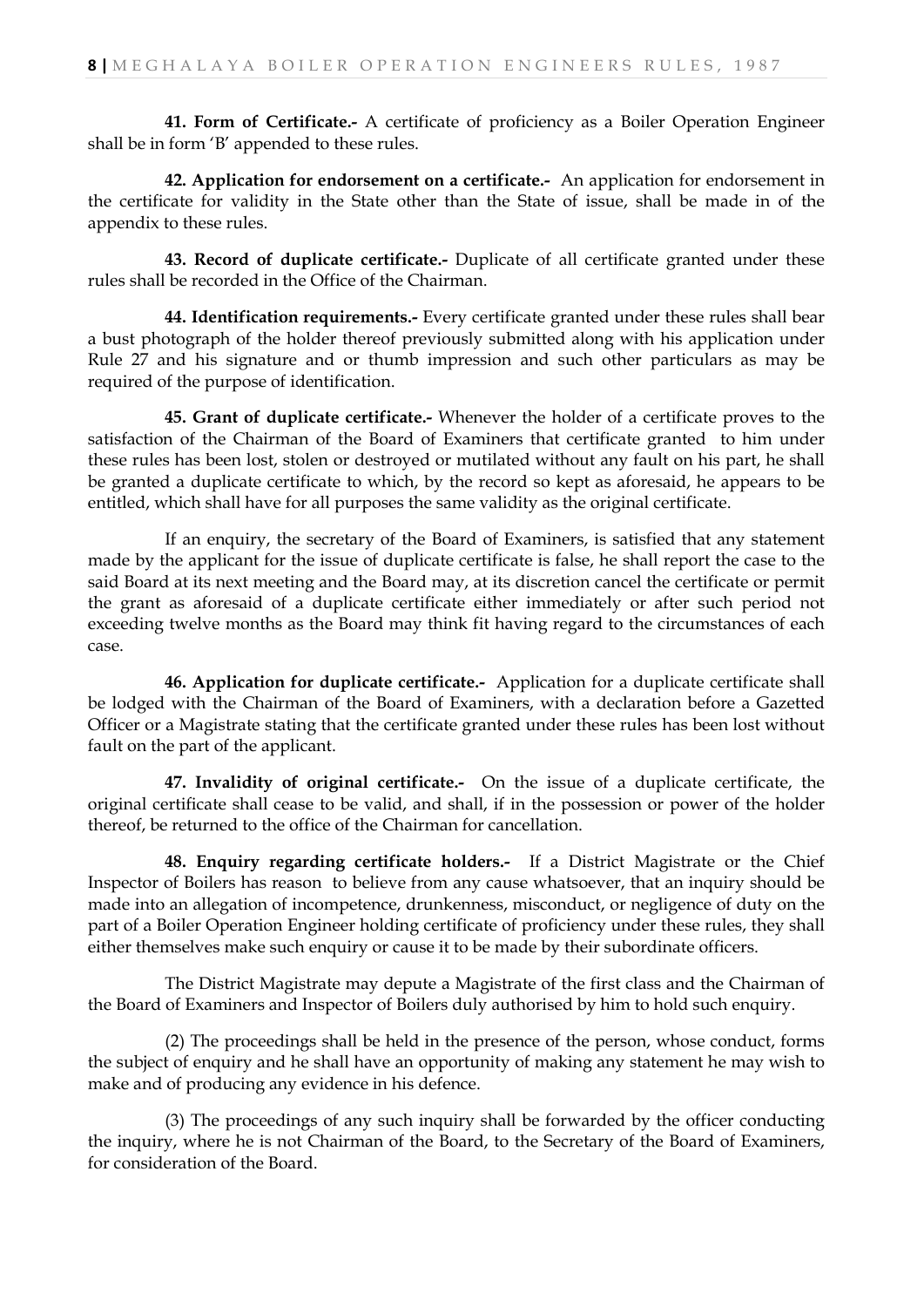**49. Surrender of certificate.-** When an inquiry is being conducted under Rule 48, the holder of such certificate shall, on demand by the officer charged with the inquiry, forthwith surrender his certificate to the said officer pending the result of such inquiry.

**50. Submission of proceedings before the Board.-** The Secretary of the Board of Examiners shall place the proceedings sent to him under sub-rule (3) of Rule 48 before the Board at its next meeting and the Board of Examiners at its discretion may, allow the certificate to stand or suspend it for such period as it thinks, or may cancel the certificate permanently. The decision of the Board shall be final.

# CHAPTER XI

# **PENALTY**

**51. Cognizance of offences.-** The owner of a boiler or any person who works or permits or causes the boiler to be worked at any time in contravention of Rules 3,5,6 or 7 whichever applies, shall be punishable with fine which may extend to Rs. 100.

**52. Repeal.-** The Assam Boiler Operation Engineer Rules (as adopted by Meghalaya) are hereby repealed:

Provided anything done or any action taken under any of the said Rules shall be deemed to have been done or taken under the corresponding provisions of the rules.

# **'FORM-A'**

# **Boiler Operation Engineers Rules, 1987**

Application for examination for Certificate of Proficiency as Boiler Operation Engineers.

# **Division I-Name, etc. Of the applicant**

- 1. Name (in-full)
- 2. Father's name.
- 3. Nationality and Religion.
- 4. Date of Birth.
- 5. Place of Birth.
- 6. Permanent Address.
- 7. Whether appeared in any previous examinations.
- 8. If so, when and where.

# **Division II – Particulars of all certificates submitted**

| of<br>Certificate | Class of<br>Certificate | Where issued | Date of issued | If at any time<br>suspended or<br>cancelled, and<br>if so, state by<br>whom. | Date of<br>suspension of<br>cancellation | Causes of<br>suspension of<br>cancellation |
|-------------------|-------------------------|--------------|----------------|------------------------------------------------------------------------------|------------------------------------------|--------------------------------------------|
|                   |                         |              |                |                                                                              |                                          |                                            |
|                   |                         |              |                |                                                                              |                                          |                                            |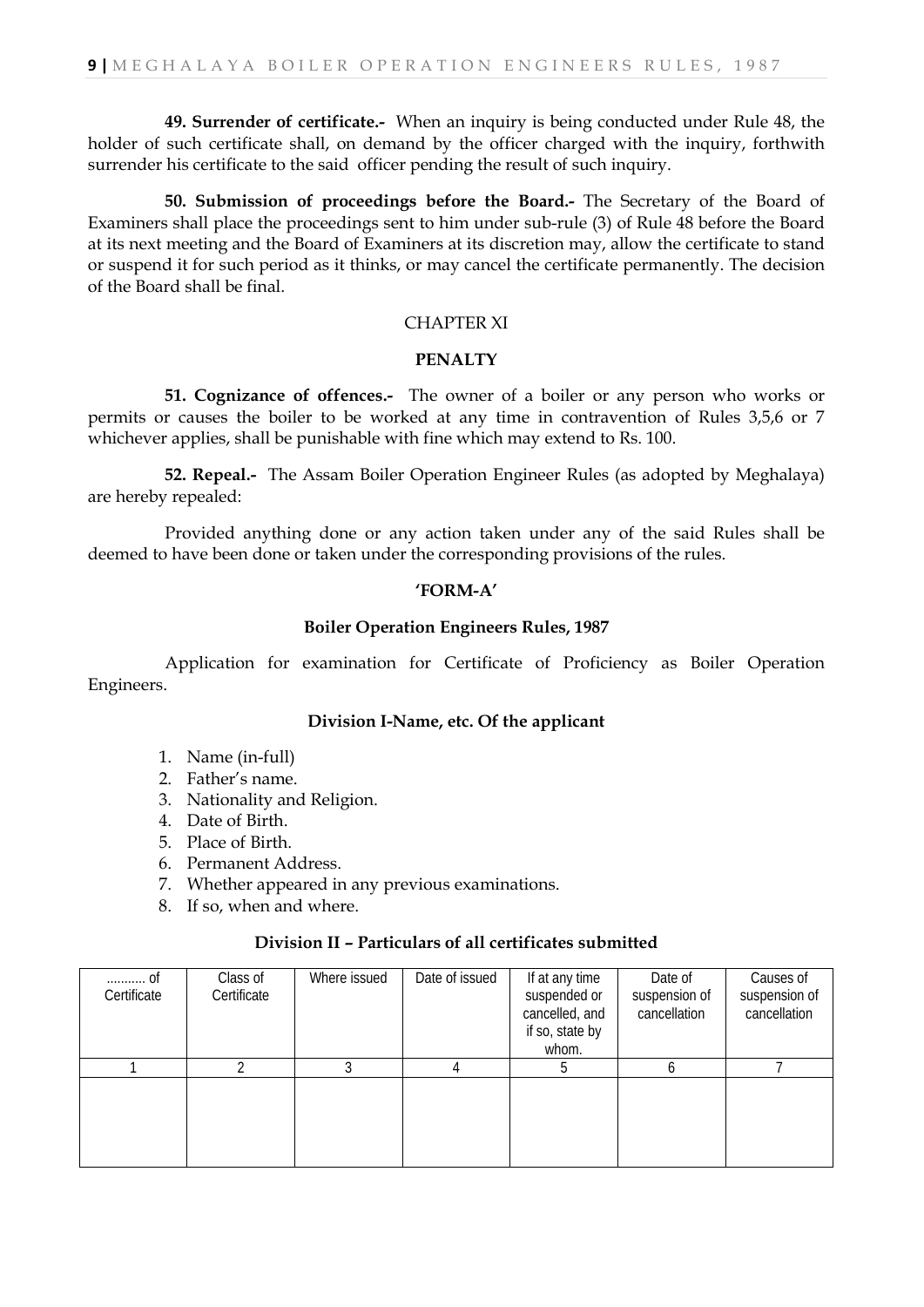#### **Division III – List of testimonials and statement of services**

(The testimonials numbered serially corresponding to numbers given in Column 1 below)

| SI.No.<br>testim<br>onials | Date of<br>the<br>testimoni<br>als | Name of<br>the<br>person<br>signing<br>the<br>testimoni<br>als | Address<br>and<br>designati<br>on of<br>factory or<br>workshop<br>where<br>employ-<br>ed | Number,<br>types<br>and<br>heating<br>surface<br>of boilers<br>worked<br>on. | Capaci<br>ty in<br>which<br>employ<br>ed | Service of applicant            |                            |                                  |       | Not to be filled by<br>the applicant |             |    |
|----------------------------|------------------------------------|----------------------------------------------------------------|------------------------------------------------------------------------------------------|------------------------------------------------------------------------------|------------------------------------------|---------------------------------|----------------------------|----------------------------------|-------|--------------------------------------|-------------|----|
|                            |                                    |                                                                |                                                                                          |                                                                              |                                          | Date of<br>comme<br>nceme<br>nt | Date of<br>termina<br>tion | Time employed in this<br>service |       | Initial                              | Remar<br>ks |    |
|                            |                                    |                                                                |                                                                                          |                                                                              |                                          |                                 |                            | Year                             | Month | Days                                 |             |    |
|                            | C                                  | 3                                                              | 4                                                                                        | 5                                                                            | 6                                        |                                 | 8                          | 9                                | 10    | 11                                   | 12          | 13 |
|                            |                                    |                                                                |                                                                                          |                                                                              |                                          |                                 |                            |                                  |       |                                      |             |    |

Total Service

Time served for which certificates are produced.

Time served for while no certificates are produced.

#### **Division IV – Declaration to be made by the applicant**

I do hereby declare that the statement made in Division I, II and III of this form are correct and true to the best of my knowledge and belief; and that the papers enumerated in Division III and submitted with this form are true and genuine documents and further that the copies of the documents submitted with their form are true and correct. I further declare that the statements made in Division II contain a true and correct account of the whole period of my service without exception, and I make this declaration conscientiously believing the same to be true.

Date the ...... This....day of ..... 19.......

Signature of the applicant Present address.................. ............................................. .............................................

Signed in the presents of.... Signature........ Designation......

**Note –** (1) Every application must be accompanied by a treasury Challan or such evidence as may be prescribed by the State Government showing that the fee for the examination has been paid.

(2) Two copies of a recent bust photograph of the applicant (size  $2''x$  2  $1/4''$ ) must accompany the application with applicant's signature on the back thereof, duly attested by a Gazetted Officer or the employer.

(3) Any person making a false statement for the purpose of admission to the examination renders himself liable to prosecution.

(4) Incomplete application are liable to be rejected.